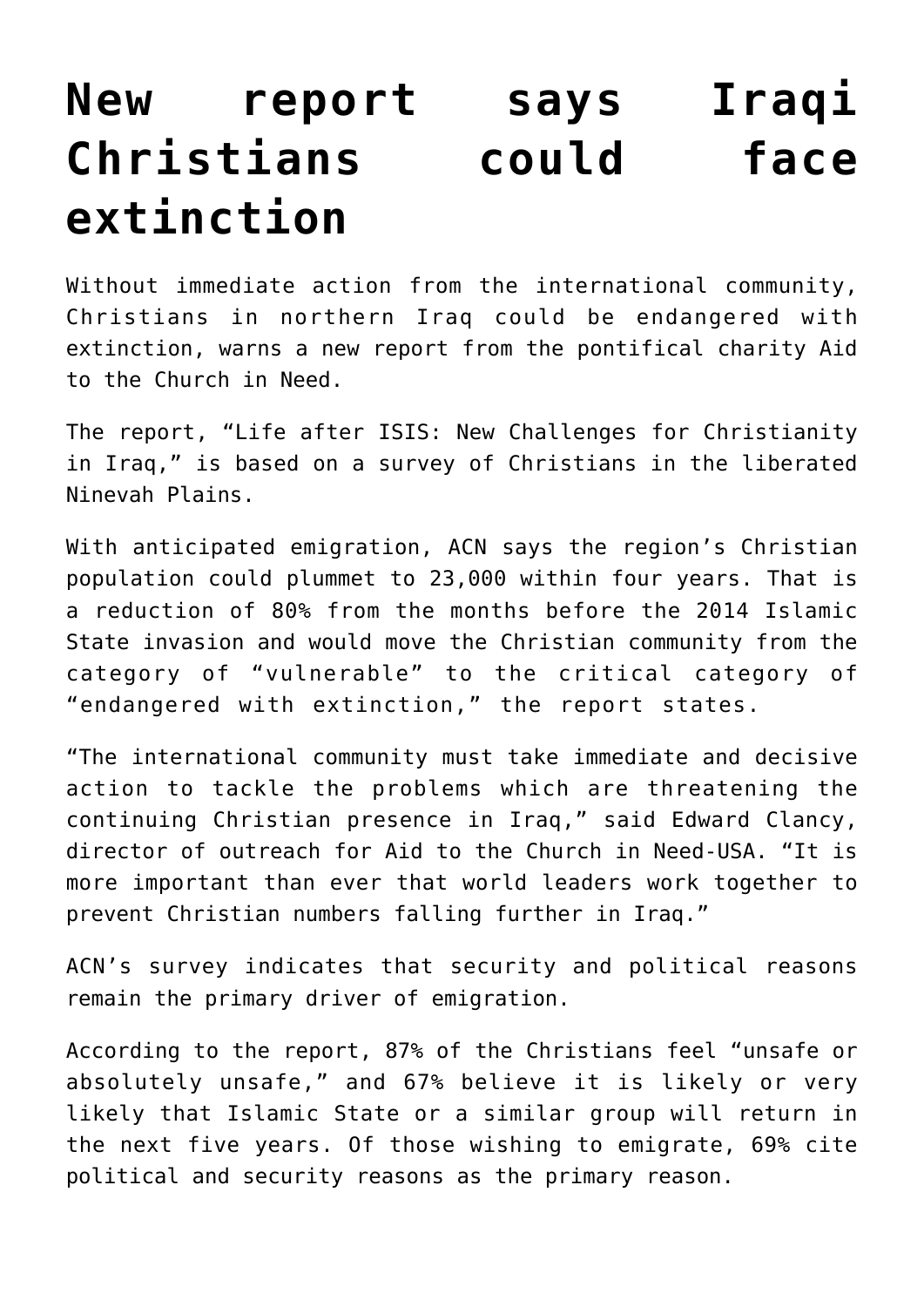The region also suffers from a poor economy.

In the Ninevah Plains, 93% of Christians characterized the economy as bad or very bad.

"The primary driver of the poor economy is the state of Iraq as a whole, which is burdened by sanctions, poor security, extreme corruption, and an unpredictable political system," the report states.

In the summer of 2014, more than 100,000 Christians were uprooted from their homes by ISIS, fleeing to the Kurdistan region in northern Iraq.

After the liberation of the Ninevah Plains, in early 2017 Aid to the Church in Need launched what it calls a "modern-day Marshall Plan" to tackle the "mammoth task" of rebuilding Christian homes. ACN has since helped restore 2,860 damaged or destroyed Christian homes in six cities and villages on the Ninevah Plains. It now plans to focus on rebuild the infrastructure of church-run facilities.

By 2019, the number of returned displaced Christians was 36,000.

In its report, ACN suggests nongovernmental organizations, churches and governments seeking to improve the condition of Christians in Iraq should emphasize advocacy leading to the restoration of security in the Ninevah Plains. Foreign governments should exert pressure on the governments in Baghdad and Irbil, the report says.

Although Islamic State has been defeated, "Christians remain subject to threats, extortion, and intimidation," the report says. "These include the threats associated with ISIS, Iranbacked militias, and the heightened risk of a regional war between the U.S. and Iran, which could play out on Iraqi soil."